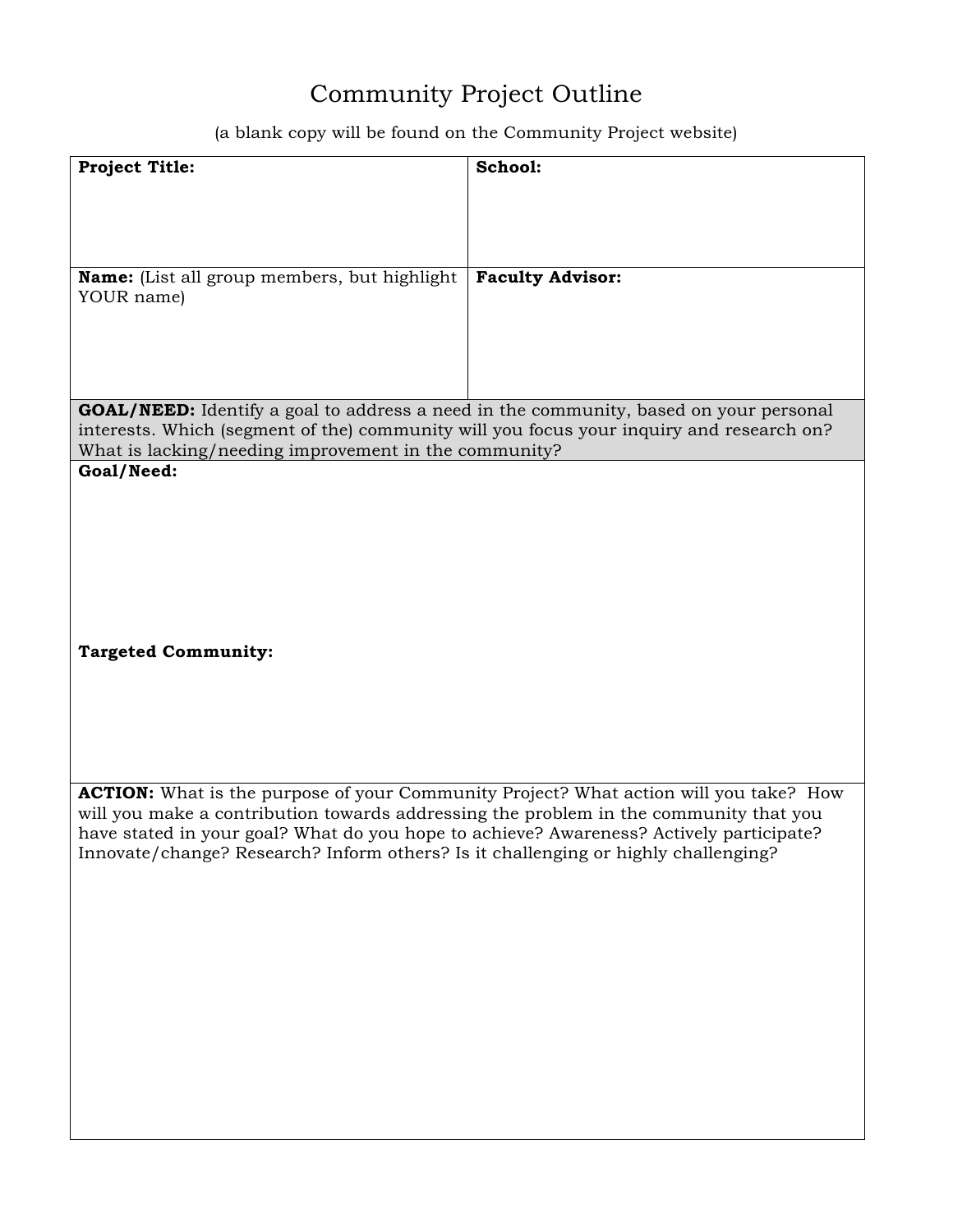| <b>GLOBAL CONTEXT:</b> Identify one global context. (See the "Identify the Global Context your |  |
|------------------------------------------------------------------------------------------------|--|
| project is related to" section in your handbook on page 8                                      |  |

How is this Global Context relevant? Why?

**PRODUCT/OUTCOME:** How will you present your project? For example, a How-To video, brochure, website, photo-story, a 3D map/model, etc. When you present your Community Project it must demonstrate all 4 Assessment Criteria: Investigating, Planning, Taking Action, and Reflection.

## **Product:**

## **How will it demonstrate all 4 Assessment Criteria?**

*Investigating:*

*Planning:*

*Taking Action:*

*Reflection:*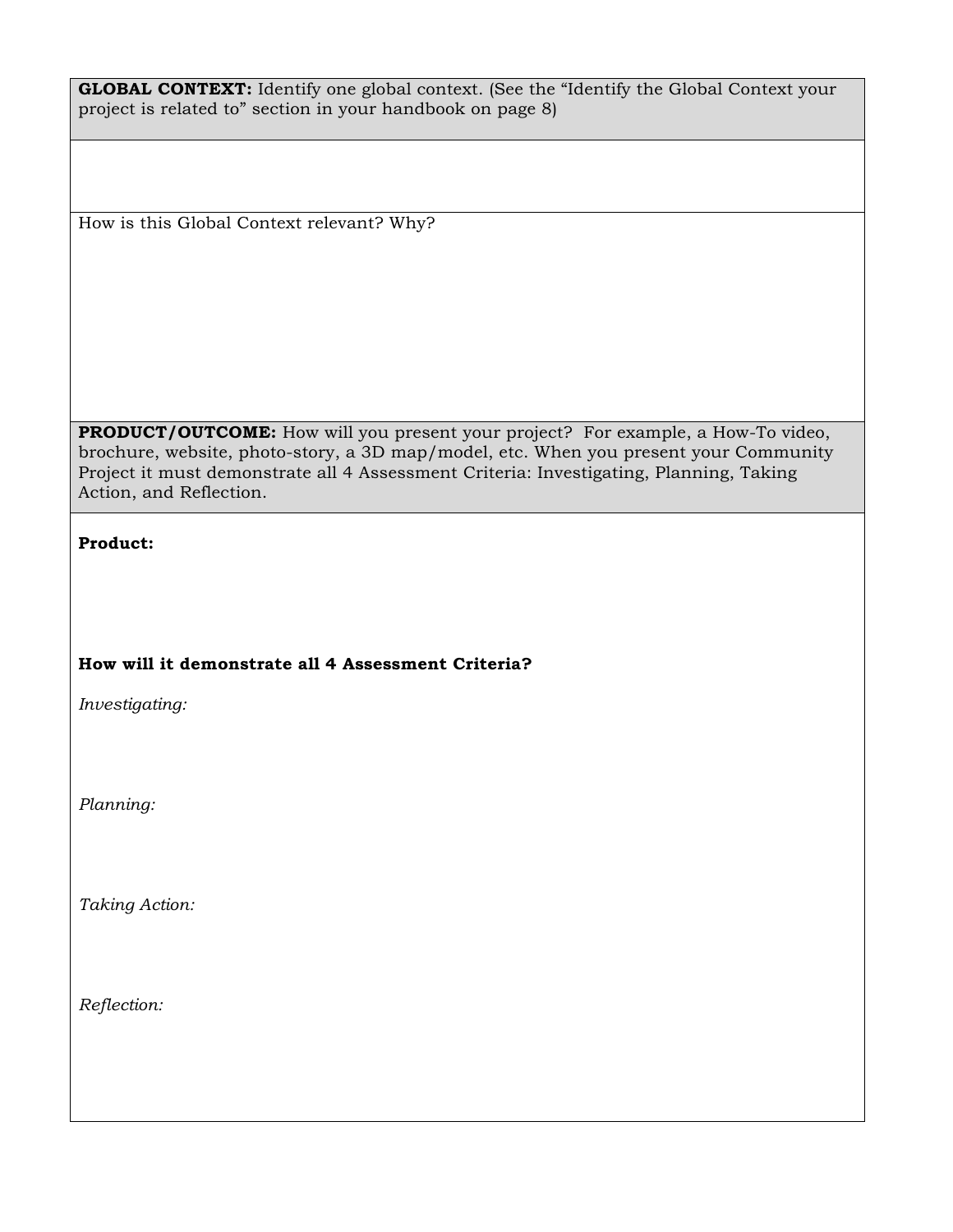| What materials and resources are needed to achieve your outcome? |
|------------------------------------------------------------------|
|------------------------------------------------------------------|

**RESEARCH:** What do you need to research? Be specific and list how you will collect all necessary information including interviews, etc. Keep track of all resources used here in your Process Journal as you must submit a Works Cited page with your presentation.

**Internet:**

**Books/Newspapers/Magazine articles:**